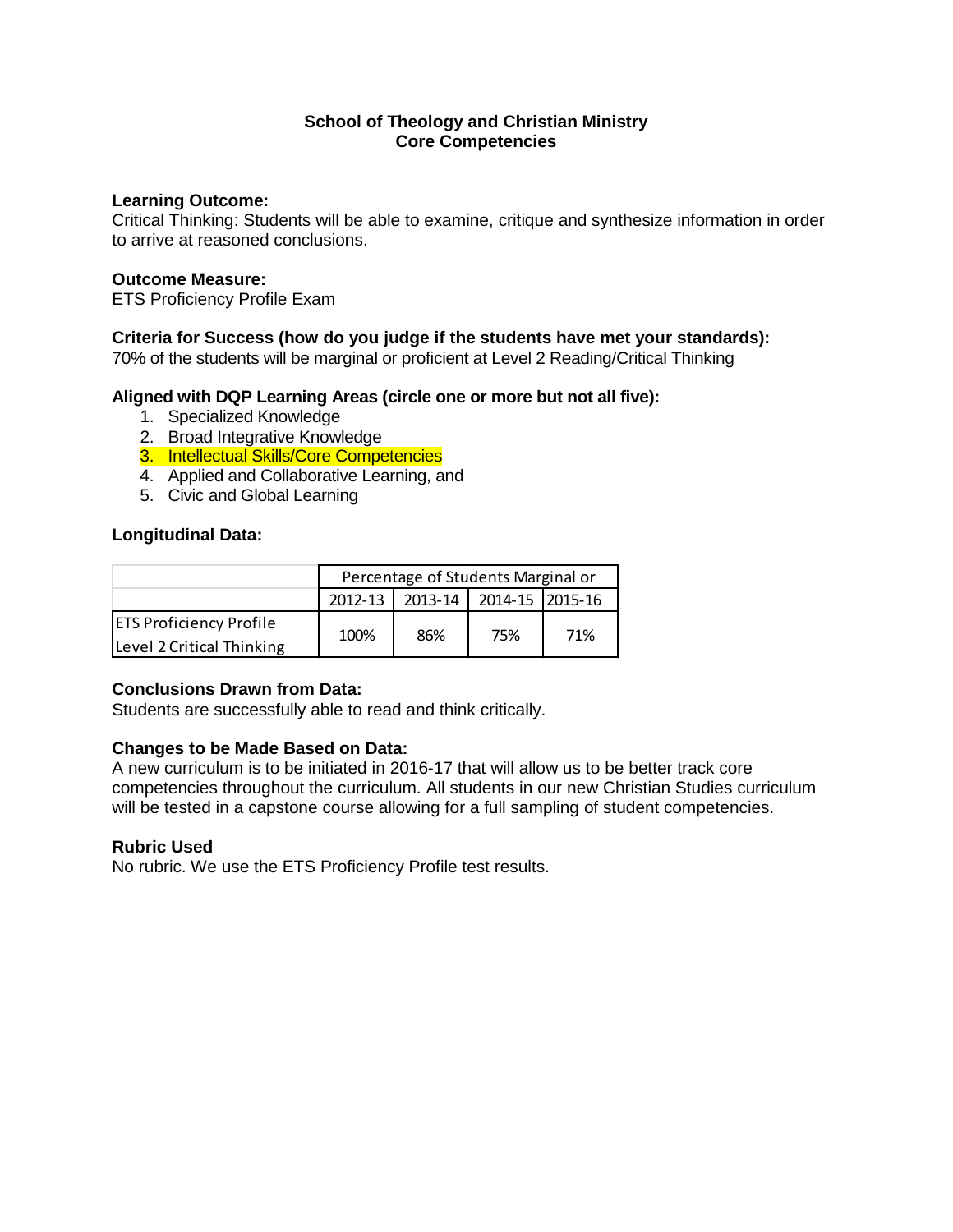## **School of Theology and Christian Ministry Core Competencies**

### **Learning Outcome:**

Written: Students will be able to effectively express ideas and information to others through written communication.

### **Outcome Measure:**

ETS Proficiency Profile Exam

### **Criteria for Success (how do you judge if the students have met your standards):**

70% of the students will be marginal or proficient at Level 2 Writing

### **Aligned with DQP Learning Areas (circle one or more but not all five):**

- 1. Specialized Knowledge
- 2. Broad Integrative Knowledge
- 3. Intellectual Skills/Core Competencies
- 4. Applied and Collaborative Learning, and
- 5. Civic and Global Learning

### **Longitudinal Data:**

|                                | Percentage at Marginal or Proficient |         |                |         |  |
|--------------------------------|--------------------------------------|---------|----------------|---------|--|
|                                | 2012-13                              | 2013-14 | $\mid$ 2014-15 | 2015-16 |  |
| <b>ETS Proficiency Profile</b> | 100%                                 | 86%     | 75%            | 86%     |  |
| Level 2 Writing                |                                      |         |                |         |  |

### **Conclusions Drawn from Data:**

This data supports the observation made that student papers indicate students are effectively able to clearly express theological ideas in writing.

### **Changes to be Made Based on Data:**

A new curriculum is to be initiated in 2016-17 that will allow us to be better track core competencies throughout the curriculum. All students in our new Christian Studies curriculum will be tested in a capstone course allowing for a full sampling of student competencies in writing.

### **Rubric Used**

No rubric. We use the ETS Proficiency Profile test results.